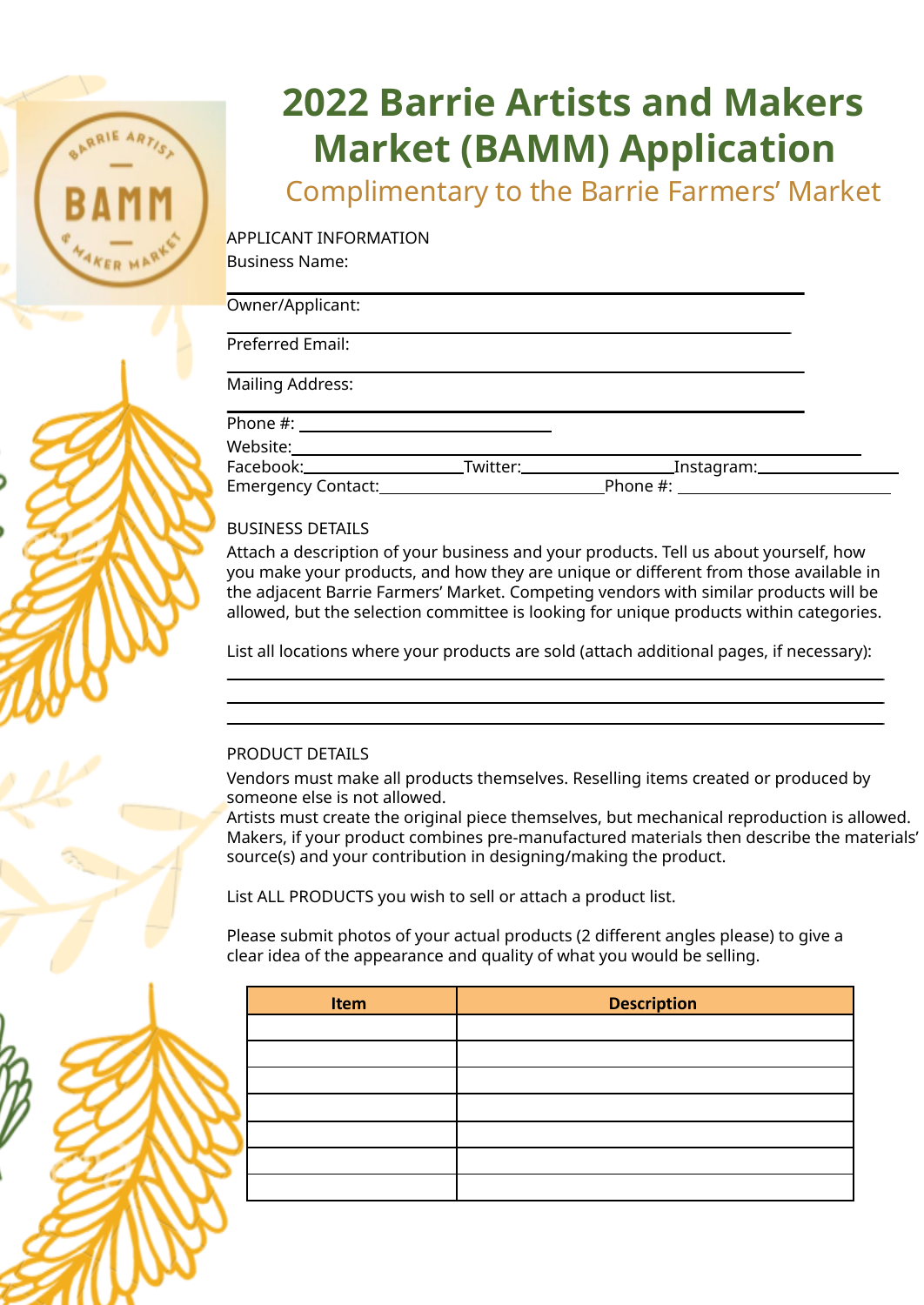

If you sell bath/body/health products, have you submitted them to Health Canada for approval? YE S NO

#### AUTHENTICITY & INSPECTIONS

A vendor inspection may be needed to verify the truth of claims made about products being sold at the Barrie Artists and Makers Markets. Written copies of inspections and certifications from other markets or from independent organizations may simplify the verification process.

List your membership in any guilds or organizations or your participation in any major events/shows, that can vouch for your authenticity as an artist or maker:

List the address(s) where your products are made:

Attach at least one photo of each location used to make/assemble your product(s). If this is a home workshop, craft room, or table then that is acceptable.

I, the Applicant, agree to allow one or more representatives of the Barrie Artists and Makers Markets to visit my production space(s) at a prearranged time to verify my authenticity as a maker. (Applicant to initial)

#### MARKET FEES

Vendors are responsible for all equipment for their stall, including a canopy (maximum 10'x10'), weights and straps to secure the canopy, tables, chairs, etc. Vendors must be

prepared for all types of weather. A market layout will be provided at least one day before the event.

Fees are per stall and are not subject to HST.

Fees must be paid in advance to secure your spot.

Please let us know about anything that might impact the number of stalls you need, your stall set up, and so on:

Please submit your payment along with your application.

- o \$35/wk for 13 weeks (\$455)
- \$40/wk for 10 weeks (\$400)
- \$50/wk for 5 weeks (\$250)

| woo, without of woonto tweloo<br><b>Market Weekend</b> | # of Stalls | 5 / 10 / 13 weeks |
|--------------------------------------------------------|-------------|-------------------|
| July 2nd                                               |             |                   |
| July 9th                                               |             |                   |
| July 16th                                              |             |                   |
| July 23th                                              |             |                   |
| July 30th                                              |             |                   |
| August 6th                                             |             |                   |
| August 13th                                            |             |                   |
| August 20st                                            |             |                   |
| August 27th                                            |             |                   |
| September 3rd                                          |             |                   |
| September 10th                                         |             |                   |
| September 17th                                         |             |                   |
| September 24th                                         |             |                   |

Cheques should be made out to the *Barrie Farmers' Market* and will be processed immediately upon your acceptance to the market.

Payment can also be made in-person to the BAMM Market Manager on Saturday's between **8am-12pm (cash payments only).** Fees for rejected applications will be returned to the applicant.

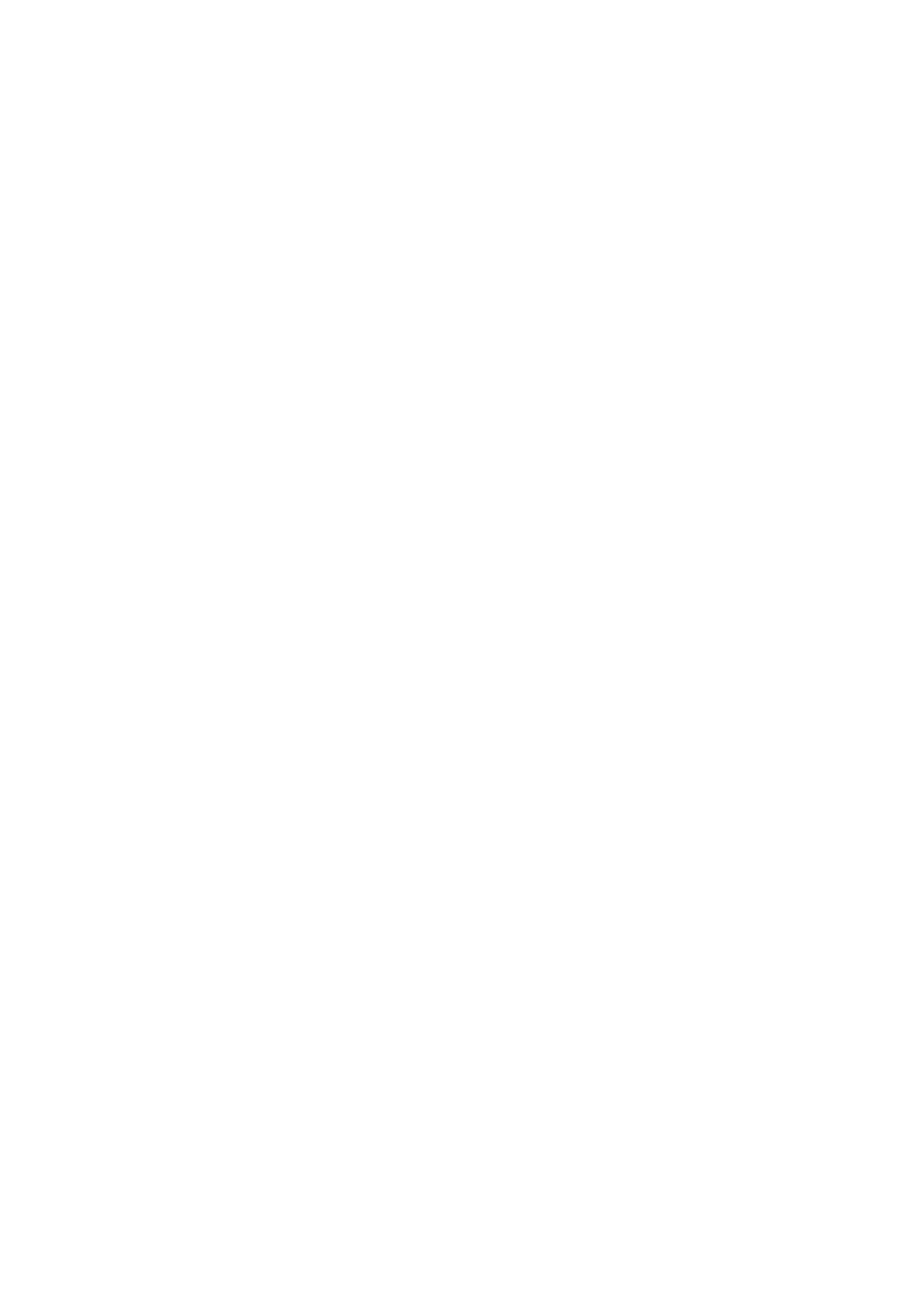## **BAMM Rules and Regulations**

- 1.Vendors are required to be on-site and unloaded from their vehicle no later than 7:30 a.m. and ready for the market opening at 8:00 a.m. Your stall is to remain set up until 12:00 p.m. unless you receive permission from the Market Manager to dismantle early.
- 2.All vehicles are to be moved away from Collier Street and the City Hall parking lot immediately after unloading to leave space for other vendors during set up and for customers during the market.
- 3.All absences are to be made in writing to the Market Manager by no later than Thursday at 5p.m. prior to the absence.
- 4.Only approved items may be sold in your stall. Subletting of stall space to another vendor is not permitted. Your space is guaranteed and is not guaranteed to be the same location.
- 5.All stalls are to have a sign with the business name. All products are to have prices visible.
- 6.All signage to be clearly visible from outside the front of your stall.
- 7.The Market Manager has the final say in the daily operation of the market. Any unresolved concerns may be made in writing and submitted to the Barrie Farmers' Market Board of
- Directors for resolution.
- 8.An appropriate and respectful attitude towards other vendors, the public, the Market Manager, and the market as a whole is to be maintained at all times. Verbal abuse will not be tolerated. Physical threats will result in immediate expulsion from the market with no refund in fees.
- 9.Displays are to be no larger than 10'x10' per stall when outside. For the safety of customers and fellow vendors, canopies must be secured with weights and straps.

Upon acceptance of this application, I agree to abide by all the rules and regulations.

(Applicant to initial) \_\_\_\_\_

Waiver:

As a vendor, I hold free and harmless the Directors, Members, Employees, Agents, Market Manager, and volunteers of the Barrie Farmers' Market, along with the City of Barrie, from any and all actions, claims, liabilities, and/or assertions of liability which in any manner may arise or be alleged to arise from any and all activities connected directly or approximately with the Barrie Farmers' Market, whether such action, claim, or liability resulted directly or indirectly from the

negligent acts or omission of said Directors, Members, Employees, Agents, Market Manager, and volunteers or others connected with the Barrie Farmers' Market.

| Signature of Applicant | Date: |  |
|------------------------|-------|--|
| Signature of Witness   | Date: |  |

Application Submission:

I, the Applicant, have filled in this application truthfully and to the best of my ability. I hereby wish to apply for stall space for the date(s) indicated in my application.

Name of Applicant (please print)

Signature of Applicant Signature of Witness Date: Date:

Applications may be submitted as a complete package by email to

[info@barriefarmersmarket.ca.](mailto:info@barriefarmersmarket.ca) Alternatively, a printed copy to the Barrie Farmers' Market, PO Box 20155, Barrie, Ontario, L4M

6E9 and noted applications may also be submitted in person to the Market Manager at any Saturday market.